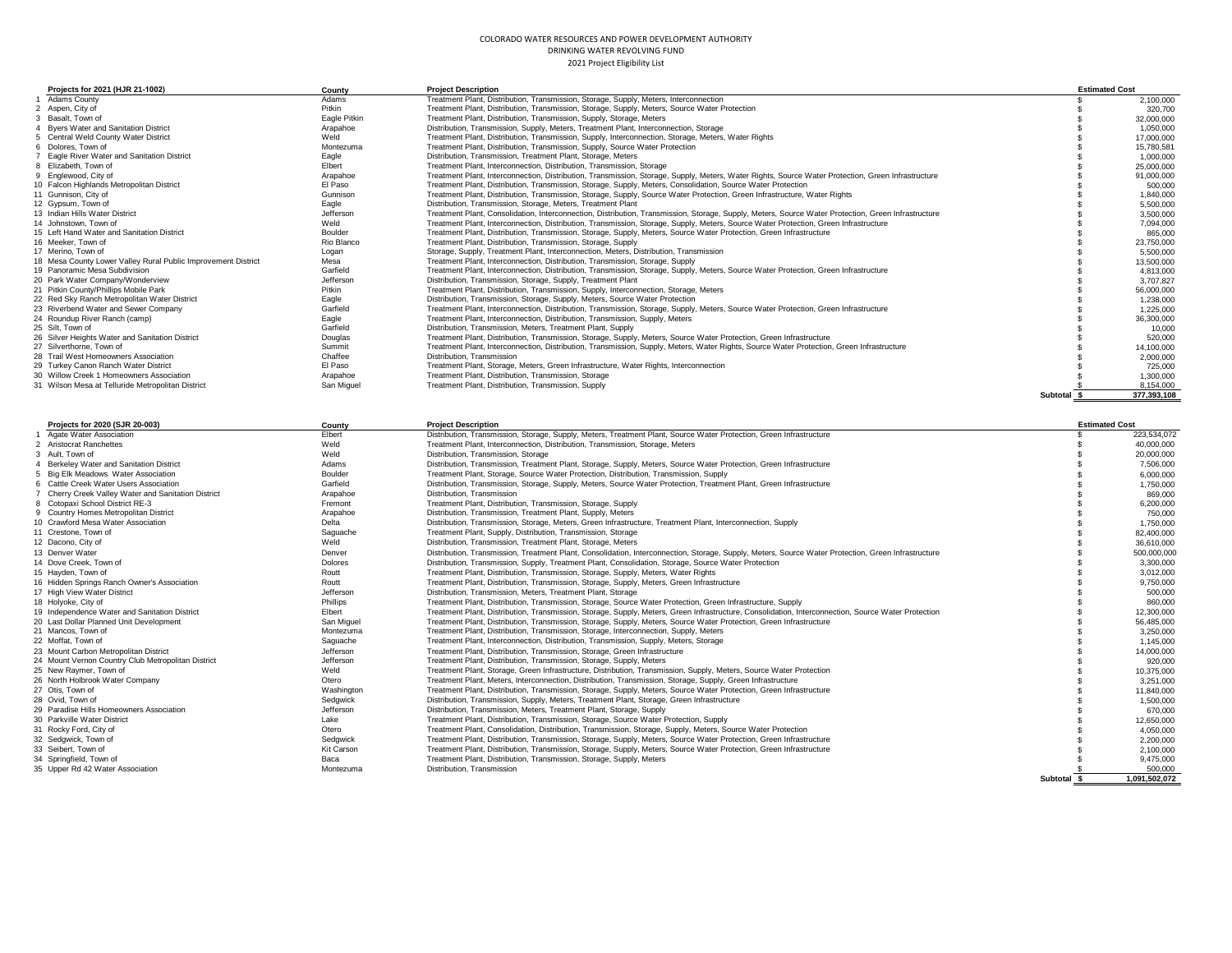| Projects for 2019 (HJR 19-1005)                                               | County                | <b>Project Description</b>                                                                                                                                                                                                  |                  | <b>Estimated Cost</b>    |
|-------------------------------------------------------------------------------|-----------------------|-----------------------------------------------------------------------------------------------------------------------------------------------------------------------------------------------------------------------------|------------------|--------------------------|
| 1 Alameda Water and Sanitation District                                       | Jefferson             | Distribution, Transmission, Treatment Plant, Storage, Supply, Meters, Source Water Protection                                                                                                                               | -S               | 156,500,000              |
| 2 Bailey Water and Sanitation District                                        | Park                  | Treatment Plant, Distribution, Transmission, Storage, Supply, Source Water Protection, Meters, Green Infrastructure                                                                                                         |                  | 1,760,000                |
| 3 Centennial Water and Sanitation District                                    | Douglas               | Treatment Plant, Distribution, Transmission, Storage, Meters                                                                                                                                                                | -8               | 50,000,000               |
| 4 Chateau Chaparral Owners Association                                        | Chaffee               | Storage, Treatment Plant, Supply                                                                                                                                                                                            | - C              | 200,000                  |
| 5 Copper Mountain Consolidated Metropolitan District                          | Summit                | Distribution, Transmission, Storage, Supply, Meters, Source Water Protection, Green Infrastructure, Treatment Plant                                                                                                         |                  | 1,910,000                |
| 6 Crested Butte South Metropolitan District                                   | Gunnison              | Supply, Distribution, Transmission, Storage                                                                                                                                                                                 |                  | 2,200,000                |
| 7 Deer Creek Water District                                                   | Elbert                | Treatment Plant, Distribution, Transmission, Storage, Supply                                                                                                                                                                |                  | 203,200,000              |
| 8 Dinosaur, Town of                                                           | Moffat                | Distribution, Transmission, Storage, Supply, Treatment Plant, Consolidation                                                                                                                                                 |                  | 88,000,000               |
| 9 Divide MPC Metropolitan District No. 1 and No. 2                            | Teller                | Treatment Plant, Distribution, Transmission, Supply, Meters, Storage                                                                                                                                                        |                  | 900,000                  |
| 10 East Larimer County Water District                                         | Larimer<br>Otero      | Treatment Plant, Distribution, Transmission, Storage, Meters, Consolidation, Interconnection, Supply, Source Water Protection                                                                                               |                  | 36,610,000               |
| 11 Eureka Water Company<br>12 Genoa, Town of                                  | Lincoln               | Distribution, Transmission, Storage, Supply, Meters, Treatment Plant                                                                                                                                                        |                  | 1,200,000                |
| 13 Glenview Subdivision                                                       | Chaffee               | Distribution, Transmission, Supply, Meters, Treatment Plant, Storage<br>Treatment Plant, Distribution, Transmission, Storage, Meters, Supply, Consolidation                                                                 |                  | 500,000<br>1,000,000     |
| 14 Hartman, Town of                                                           | Prowers               | Treatment Plant, Distribution, Transmission, Storage, Supply, Consolidation, Interconnection, Meters, Source Water Protection, Green Infrastructure                                                                         |                  | 10,000,000               |
| 15 Hidden Valley Water District/Hidden Valley Mutual Water Company            | Jefferson             | Treatment Plant, Consolidation, Distribution, Transmission, Storage, Supply, Meters                                                                                                                                         |                  | 12,800,000               |
| 16 Karval Water Users, Inc.                                                   | Lincoln               | Distribution, Transmission, Storage, Supply, Source Water Protection, Treatment Plant, Consolidation, Meters, Green Infrastructure                                                                                          |                  | 25,950,000               |
| 17 Kiowa Water and Waste Water Authority                                      | Elbert                | Distribution, Transmission, Storage, Supply, Treatment Plant                                                                                                                                                                |                  | 1.810.000                |
| 18 Kremmling, Town of                                                         | Grand                 | Treatment Plant, Distribution, Transmission, Consolidation, Interconnection, Storage, Supply, Meters, Source Water Protection                                                                                               |                  | 1,240,000                |
| 19 Manassa, Town of                                                           | Conejos               | Distribution, Transmission, Storage, Treatment Plant, Interconnection, Supply, Meters                                                                                                                                       |                  | 21,000,000               |
| 20 Montezuma Water Company                                                    | Montezuma             | Treatment Plant, Distribution, Transmission, Storage, Meters, Interconnection                                                                                                                                               |                  | 17,750,000               |
| 21 North Table Mountain Water and Sanitation District                         | Jefferson             | Distribution, Transmission, Storage, Treatment Plant, Supply, Meters, Source Water Protection                                                                                                                               |                  | 49,500,000               |
| 22 Orchard City, Town of                                                      | Delta                 | Distribution, Transmission, Meters, Treatment Plant, Consolidation, Storage, Supply, Green Infrastructure                                                                                                                   |                  | 22.405.801               |
| 23 Parachute, Town of                                                         | Garfield              | Treatment Plant, Distribution, Transmission, Storage, Supply, Meters, Source Water Protection, Green Infrastructure                                                                                                         |                  | 31,400,000               |
| 24 Paradise Acres Homeowners Association                                      | Huerfano              | Treatment Plant, Distribution, Transmission, Storage, Supply, Meters                                                                                                                                                        |                  | 3,100,000                |
| 25 Pine Brook Water District                                                  | Boulder               | Distribution, Transmission, Storage, Source Water Protection, Treatment Plant, Supply                                                                                                                                       |                  | 21,800,000               |
| 26 Pinon Hills Water Users Association                                        | Huerfano              | Distribution, Transmission, Storage, Supply, Meters, Source Water Protection, Green Infrastructure, Treatment Plant                                                                                                         |                  | 545,000                  |
| Projects for 2019 (HJR 19-1005)                                               | County                | <b>Project Description</b>                                                                                                                                                                                                  |                  | <b>Estimated Cost</b>    |
| 27 Snake River Water District                                                 | Summit                | Storage, Treatment Plant, Distribution, Transmission, Supply, Meters                                                                                                                                                        |                  | 14,000,000               |
| 28 Somerset Domestic Water District                                           | Gunnison              | Treatment Plant, Distribution, Transmission, Storage, Supply, Meters                                                                                                                                                        |                  | 29,000,000               |
| 29 Swans Nest Metropolitan District                                           | Summit                | Treatment Plant, Storage                                                                                                                                                                                                    |                  | 1,000,000                |
| 30 West Grand Valley Water Company                                            | Otero                 | Distribution, Transmission, Storage, Supply, Meters, Treatment Plant, Source Water Protection                                                                                                                               |                  | 260,000                  |
| 31 Willow Brook Metropolitan District<br>32 Will-O-Wisp Metropolitan District | Summit<br>Park        | Distribution, Transmission, Storage, Supply<br>Distribution, Transmission, Storage, Supply, Source Water Protection, Treatment Plant                                                                                        |                  | 2,000,000<br>460,000     |
|                                                                               |                       |                                                                                                                                                                                                                             | Subtotal<br>- \$ | 810,000,801              |
|                                                                               |                       |                                                                                                                                                                                                                             |                  |                          |
| Projects for 2018 (SJR 18-003)                                                | County                | <b>Project Description</b>                                                                                                                                                                                                  |                  | <b>Estimated Cost</b>    |
|                                                                               |                       |                                                                                                                                                                                                                             |                  |                          |
| 1 Bear Creek Land Owners Association                                          | Coneios               | Treatment Plant, Distribution, Transmission, Supply, Storage, Meters                                                                                                                                                        |                  | 22,700,000               |
| 2 Dallas Creek Water Company                                                  | Ouray                 | Consolidation, Treatment Plant, Distribution, Transmission                                                                                                                                                                  |                  | 750,000                  |
| 3 Florida River Estates Homeowners Association                                | La Plata              | Consolidation, Treatment Plant, Distribution, Transmission, Storage, Meters, Supply, Source Water Protection                                                                                                                |                  | 2,267,000                |
| 4 Heeney Water District                                                       | Summit                | Treatment Plant, Distribution, Transmission, Storage, Supply, Meters                                                                                                                                                        |                  | 150,000                  |
| 5 Kiowa. Town of                                                              | Elbert                | Distribution, Transmission, Supply, Treatment Plant, Storage                                                                                                                                                                |                  | 4,000,000                |
| 6 Red Canyon Acres Homeowners Association                                     | Eagle                 | Treatment Plant, Storage, Meters, Distribution, Transmission, Supply, Source Water Protection                                                                                                                               |                  | 6,127,480                |
| 7 Romeo, Town of                                                              | Conejos               | Treatment Plant, Meters, Distribution, Transmission, Storage, Supply                                                                                                                                                        |                  | 9,000,000                |
| 8 Shannon Water and Sanitation District                                       | Boulder               | Treatment Plant, Distribution, Transmission, Storage, Supply, Green Infastructure, Meters, Source Water Protection                                                                                                          |                  | 2,100,000                |
| 9 Shores of Shadow Mountain Homeowners Association                            | Grand                 | Treatment Plant, Distribution, Transmission, Storage, Supply, Meters                                                                                                                                                        |                  | 30,030,000               |
| 10 South Adams County Water and Sanitation District                           | Adams                 | Treatment Plant, Consolidation, Interconnection, Distribution, Transmission, Storage, Supply, Meters, Source Water Protection                                                                                               |                  | 18,000,000               |
| 11 Spring Valley Metropolitan District No. 1                                  | Flhert                | Storage, Supply                                                                                                                                                                                                             |                  | 5,250,000                |
| 12 Thistle Community Housing/Mapleton Mobile Home Park                        | Boulder               | Distribution, Transmission, Supply, Meters                                                                                                                                                                                  |                  | 304.000                  |
|                                                                               |                       |                                                                                                                                                                                                                             | Subtotal \$      | 100.678.480              |
|                                                                               |                       |                                                                                                                                                                                                                             |                  |                          |
| Projects for 2017 (HJR 17-1003)                                               | County                | <b>Project Description</b>                                                                                                                                                                                                  |                  | <b>Estimated Cost</b>    |
| 1 Blue River Valley Ranch Lakes                                               | Summit<br>Adams, Weld | Treatment Plant, Distribution, Transmission, Storage, Supply, Meters                                                                                                                                                        |                  | 1,500,000                |
| 2 Brighton, City of<br>3 Lakewood, City of                                    | Jefferson             | Treatment Plant, Storage, Supply, Meters, Distribution, Transmission, Source Water Protection, Green Infrastructure<br>Distribution, Transmission, Treatment Plant                                                          |                  | 157,715,000<br>5,000,000 |
| 4 Colorado Outward Bound School                                               | Lake                  | Treatment Plant, Distribution, Transmission, Storage, Supply, Meters, Source Water Protection                                                                                                                               |                  | 2,200,000                |
| 5 Crowley County/Crowley County Water System                                  | Crowley               | Distribution, Transmission, Treatment Plant, Storage, Meters                                                                                                                                                                |                  | 2,300,000                |
| 6 De Beaue, Town of                                                           | Mesa                  | Treatment Plant, Consolidation, Distribution, Transmission, Supply, Meters, Storage                                                                                                                                         |                  | 4.600.000                |
| 7 East Valley Metropolitan District                                           | Arapahoe              | Distribution, Transmission, Treatment Plant, Storage, Supply                                                                                                                                                                |                  | 3.000.000                |
| 8 Falls Creek Ranch Homeowners Association                                    | La Plata              | Interconnection, Distribution, Transmission, Storage, Supply, Treatment Plant                                                                                                                                               |                  | 4.850.000                |
| 9 Fleming, Town of                                                            | Logan                 | Treatment Plant, Distribution, Transmission, Supply, Meters, Storage                                                                                                                                                        |                  | 27,365,000               |
| 10 Frederick, Town of                                                         | Weld                  | Distribution, Transmission, Storage, Treatment Plant, Supply, Source Water Protection, Green Infrastructure                                                                                                                 |                  | 32,000,000               |
| 11 Hazeltine Heights Water and Sanitation District                            | Adams                 | Treatment Plant, Interconnection, Distribution, Transmission, Meters, Storage                                                                                                                                               |                  | 5,010,000                |
| 12 Holly, Town of                                                             | Prowers               | Distribution, Transmission, Storage, Supply, Treatment Plant                                                                                                                                                                |                  | 7,000,000                |
| 13 La Jara, Town of                                                           | Conejos               | Meters, Distribution, Transmission, Supply, Treatment Plant, Consolidation, Interconnection, Storage, Source Water Protection, Green Infrastructure                                                                         |                  | 4,540,000                |
| 14 Lyons, Town of                                                             | Boulder               | Interconnection, Distribution, Transmission, Storage, Green Infrastructure, Treatment Plant, Consolidation, Supply, Meters                                                                                                  |                  | 25,700,000               |
| 15 Montrose, City of                                                          | Montrose              | Distribution, Transmission, Storage, Green Infrastructure, Treatment Plant, Supply, Interconnection, Meters                                                                                                                 |                  | 12,720,000               |
| 16 Mt. Crested Butte Water and Sanitation District                            | Gunnison              | Treatment Plant, Distribution, Transmission, Storage, Supply, Meters, Source Water Protection, Green Infrastructure                                                                                                         |                  | 22,295,000               |
| 17 North Washington Water Users Association                                   | Adams                 | Distribution, Transmission, Supply, Treatment Plant, Meters, Storage, Green Infrastructure                                                                                                                                  |                  | 1,740,000                |
| 18 Ramah, Town of                                                             | El Paso               | Treatment Plant, Distribution, Transmission, Storage, Meters, Supply, Consolidation, Green Infrastructure                                                                                                                   |                  | 5,155,000                |
| 19 Starkville, Town of                                                        | Las Animas            | Treatment Plant, Distribution, Transmission, Storage, Meters, Source Water Protection, Green Infrastructure, Supply                                                                                                         |                  | 580,000                  |
| 20 Steamboat Lake Water and Sanitation District                               | Routt                 | Distribution, Transmission, Storage, Meters                                                                                                                                                                                 |                  | 887,000                  |
| 21 Stratmoor Hills Water District<br>22 Triview Metropolitan District         | El Paso<br>El Paso    | Treatment Plant, Interconnection, Storage, Supply, Meters, Distribution, Transmission<br>Treatment Plant, Distribution, Transmission, Storage, Supply, Source Water Protection, Green Infrastructure, Consolidation, Meters |                  | 5,800,000<br>28,000,000  |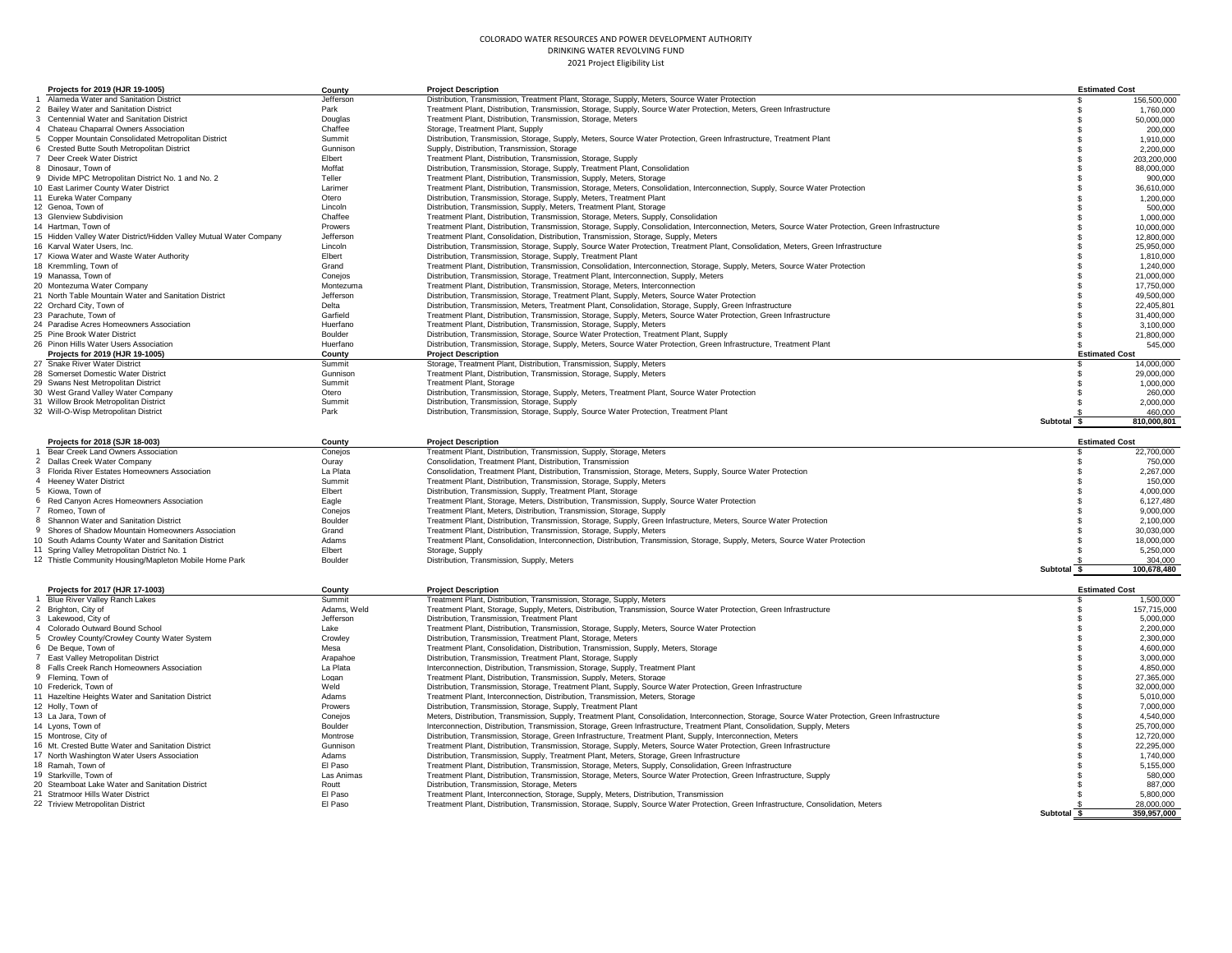| Projects for 2016 (SJR 16-003)                             | County           | <b>Project Description</b>                                                                                                                                        |                        | <b>Estimated Cost</b> |
|------------------------------------------------------------|------------------|-------------------------------------------------------------------------------------------------------------------------------------------------------------------|------------------------|-----------------------|
| 1 Avondale Water and Sanitation District                   | Pueblo           | Distribution, Transmission, Storage, Supply, Treatment Plant, Consolidation                                                                                       |                        | 7,700,000             |
| 2 Beulah Water Works District                              | Pueblo           | Treatment Plant, Distribution, Transmission, Supply, Consolidation, Interconnection, Storage, Meters, Green Infrastructure                                        |                        | 8,750,000             |
| 3 Brook Forest Water District                              | Jefferson        | Distribution, Transmission, Storage, Treatment Plant, Meters, Source Water Protection                                                                             |                        | 8,050,000             |
| 4 Buffalo Mountain Metropolitan District                   | Summit           | Distribution, Transmission, Storage, Treatment Plant, Supply                                                                                                      |                        | 27,500,000            |
| 5 Colorado Centre Metropolitan District                    | El Paso          | Treatment Plant, Supply, Distribution, Transmission                                                                                                               |                        | 2.300.000             |
| 6 Colorado City Metropolitan District                      | Pueblo           | Treatment Plant, Consolidation, Distribution, Transmission, Storage, Supply, Meters, Source Water Protection                                                      |                        | 8,050,000             |
| Cottonwood Water and Sanitation District                   | Douglas          | Treatment Plant, Distribution, Transmission, Storage, Supply, Meters                                                                                              |                        | 28,750,000            |
| 8 Creek Side Estates Water District                        | Adams            | Treatment Plant, Consolidation, Interconnection, Storage, Meters, Distribution, Transmission, Supply, Source Water Protection, Green Infrastructure               |                        | 20,700,000            |
| 9 Deer Trail, Town of                                      | Arapahoe         | Treatment Plant, Distribution, Transmission, Storage, Supply, Meters, Source Water Protection, Green Infrastructure, Interconnection                              |                        | 2.200.000             |
| 10 Divide South Water User's Association and Ditch Company | Teller           | Treatment Plant, Distribution, Transmission, Storage, Supply, Meters                                                                                              |                        | 18,500,000            |
| 11 Eleven Mile Ranch Home Owner Association                | Park             | Treatment Plant, Distribution, Transmission, Storage, Supply, Meters, Source Water Protection, Green Infrastructure                                               |                        | 118.861.088           |
| 12 Fruitland Domestic Water Company                        | Montrose         | Distribution, Transmission, Supply, Treatment Plant, Storage                                                                                                      |                        | 23,500,000            |
| 13 Granada Water Association                               | Prowers          | Distribution, Transmission, Supply, Meters, Storage, Treatment Plant                                                                                              |                        | 3.500.000             |
| 14 Granada, Town of                                        | Prowers          | Treatment Plant, Interconnection, Distribution, Transmission, Storage, Supply, Meters, Source Water Protection, Green Infrastructure, Consolidation               |                        | 4.160.000             |
| 15 Granby/Silver Creek Water and Wastewater Authority      | Grand            | <b>Treatment Plant, Supply</b>                                                                                                                                    |                        | 6.000.000             |
| 16 Grand Mesa Metropolitan District No. 2                  | Mesa             | Treatment Plant, Distribution, Transmission, Storage, Supply, Source Water Protection, Green Infrastructure, Meters                                               |                        | 4,000,000             |
| 17 Greetville/Carbondale Water Association                 | Las Animas       | Distribution, Transmission, Storage, Meters, Treatment Plant, Supply, Source Water Protection, Green Infrastructure, Interconnection                              |                        | 636,974,571           |
| 18 Hidden Valley Mutual Water Company                      | Jefferson        | Treatment Plant, Consolidation, Supply, Meters, Distribution, Transmission, Storage                                                                               |                        | 2.000.000             |
| 19 Homestead Improvement Association                       | Otero            | Distribution, Transmission, Meters, Treatment Plant, Storage, Consolidation, Interconnection, Supply                                                              |                        | 12,500,000            |
| 20 Hugo, Town of                                           | Lincoln          | Treatment Plant, Distribution, Transmission, Storage, Supply, Meters, Source Water Protection, Green Infrastructure                                               |                        | 5.500.000             |
| 21 Inverness Water and Sanitation District                 | Douglas/Arapahoe | Treatment Plant, Distribution, Transmission, Storage, Supply, Meters                                                                                              |                        | 25,500,000            |
| 22 Lincoln, County of                                      | Lincoln          | Treatment Plant, Consolidation, Interconnection, Distribution, Transmission, Storage, Supply, Meters, Source Water Protection, Green Infrastructure               |                        | 3.260.000             |
| 23 May Valley Water Association                            | Prowers          | Treatment Plant, Distribution, Transmission, Storage, Meters, Supply                                                                                              |                        | 16,725,000            |
| 24 McClave Water Association, Inc.                         | Bent             | Distribution, Transmission, Storage, Treatment Plant, Consolidation, Supply, Meters, Interconnection, Source Water Protection, Green Infrastructure               |                        | 17.750.000            |
| 25 Meadow Mountain Water Supply Company                    | Boulder          | Distribution, Transmission, Supply, Storage, Treatment Plant, Interconnection                                                                                     |                        | 10.255.000            |
| 26 Mill Creek Park Water Improvement Association           | Clear Creek      | Treatment Plant, Distribution, Transmission, Supply, Storage                                                                                                      |                        | 14,000,000            |
| 27 Mountain View, Town of                                  | Jefferson        | Distribution, Transmission, Meters                                                                                                                                |                        | 3.500.000             |
| 28 Panorama Ranches Homeowners Association                 | Garfield         | Treatment Plant, Distribution, Transmission, Storage, Green Infrastructure, Supply, Meters                                                                        |                        | 600,000               |
| 29 Patterson Valley Water Company                          | Otero            | Treatment Plant, Distribution, Transmission, Storage, Consolidation, Interconnection, Supply, Meters                                                              |                        | 8,750,000             |
| 30 Prosperity Lane Water and Sewer Association             | Prowers          | Distribution, Transmission, Meters, Treatment Plant, Storage                                                                                                      |                        | 25,500,000            |
| 31 Ridgewood Water District                                | Teller           | Treatment Plant, Consolidation, Distribution, Transmission, Supply, Storage, Meters, Source Water Protection, Water Rights                                        |                        | 14,000,000            |
| 32 Rosewood Hills Property and Homeowners Association      | Teller           | Treatment Plant, Consolidation, Distribution, Transmission, Storage, Supply, Source Water Protection, Meters                                                      |                        | 3.150.000             |
| 33 South Fork, Town of                                     | Rio Grande       | Treatment Plant, Interconnection, Storage, Supply, Meters, Source Water Protection, Distribution, Transmission, Consolidation, Green Infrastructure, Water Rights |                        | 18.688.151            |
| 34 South Swink Water Company                               | Otero            | Treatment Plant, Consolidation, Interconnection, Distribution, Transmission, Storage, Supply, Meters, Source Water Protection, Green Infrastructure               |                        | 5.470.000             |
| 35 Spanish Peaks Landowners Association                    | Las Animas       | Treatment Plant, Distribution, Transmission, Supply, Meters                                                                                                       |                        | 1.682.171             |
| 36 Sunset Lake Summer Home Improvement Association         | Mesa             | Treatment Plant, Distribution, Transmission, Supply, Source Water Protection, Storage                                                                             |                        | 610,000               |
| 37 Three Mile Trailer Park                                 | Garfield         | Treatment Plant, Distribution, Transmission, Meters, Storage                                                                                                      |                        | 100,000               |
| 38 Thunderbird Water and Sanitation District               | Douglas          | Treatment Plant, Interconnection, Distribution, Transmission, Supply, Meters, Storage                                                                             |                        | 6,875,000             |
| 39 Tranquil Acres Water Supply, Inc.                       | Teller           | Treatment Plant, Distribution, Transmission, Storage, Supply, Source Water Protection                                                                             |                        | 791.198               |
|                                                            |                  |                                                                                                                                                                   | <b>Subtotal</b><br>- 5 | 1.126.702.179         |
| Projects for 2015 (HJR 15-1006)                            | County           | <b>Project Description</b>                                                                                                                                        |                        | <b>Estimated Cost</b> |
| 1 Costilla County/Viejo San Acacio                         | Costilla         | Treatment Plant, Distribution, Transmission, Storage, Supply, Consolidation                                                                                       |                        | 1.600.000             |
| 2 Del Norte, Town of                                       | Rio Grande       | Treatment Plant, Distribution, Transmission, Storage, Supply, Meters                                                                                              |                        | 3.575.000             |
| 3 Larimer County/Wonderview Condominium Association        | Larimer          | Distribution, Transmission, Meters, Treatment Plant, Storage                                                                                                      |                        | 3.100.000             |

|                                                           |           |                                                                                                                                                                   | Subtotal | 8,275,000             |
|-----------------------------------------------------------|-----------|-------------------------------------------------------------------------------------------------------------------------------------------------------------------|----------|-----------------------|
| Projects for 2014 (SJR 14-004)                            | County    | <b>Project Description</b>                                                                                                                                        |          | <b>Estimated Cost</b> |
| Calhan. Town of                                           | El Paso   | Treatment Plant, Distribution, Transmission, Storage, Supply, Meters, Source Water Protection, Green Infrastructure                                               |          | 6.975.000             |
| 2 Denver Southeast Suburban Water and Sanitation District | Douglas   | Treatment Plant, Distribution, Transmission, Supply                                                                                                               |          | 11.000.000            |
| 3 Eads, Town of                                           | Kiowa     | Treatment Plant, Distribution, Transmission, Supply, Meters, Source Water Protection, Interconnection, Storage, Green Infrastructure                              |          | 966,000               |
| 4 Federal Heights, City of                                | Adams     | Distribution, Transmission, Meters, Storage                                                                                                                       |          | 16.350.000            |
| 5 Forest Hills Metropolitan District                      | Jefferson | Treatment Plant, Distribution, Transmission, Storage, Supply, Meters, Source Water Protection                                                                     |          | 6.000.000             |
| 6 Louisville, City of                                     | Boulder   | Treatment Plant, Distribution, Transmission, Storage, Supply, Meters, Green Infrastructure, Source Water Protection                                               |          | 32.457.000            |
| 7 Pritchett. Town of                                      | Baca      | Treatment Plant, Supply, Meters, Source Water Protection, Distribution, Transmission, Storage, Green Infrastructure                                               |          | 21.475.000            |
| 8 Superior Metropolitan District No. 1                    | Boulder   | Treatment Plant, Distribution, Transmission                                                                                                                       |          | 14.900.000            |
| 9 Walsh, Town of                                          | Baca      | Distribution, Transmission, Supply, Treatment Plant, Consolidation, Source Water Protection, Storage, Meters, Green Infrastructure, Interconnection, Water Rights |          | 2.500.000             |
| 10 Woodland Park, City of                                 | Teller    | Storage, Meters, Interconnection, Distribution, Transmission                                                                                                      |          | 11,500,000            |
|                                                           |           |                                                                                                                                                                   | Subtotal | 124.123.000           |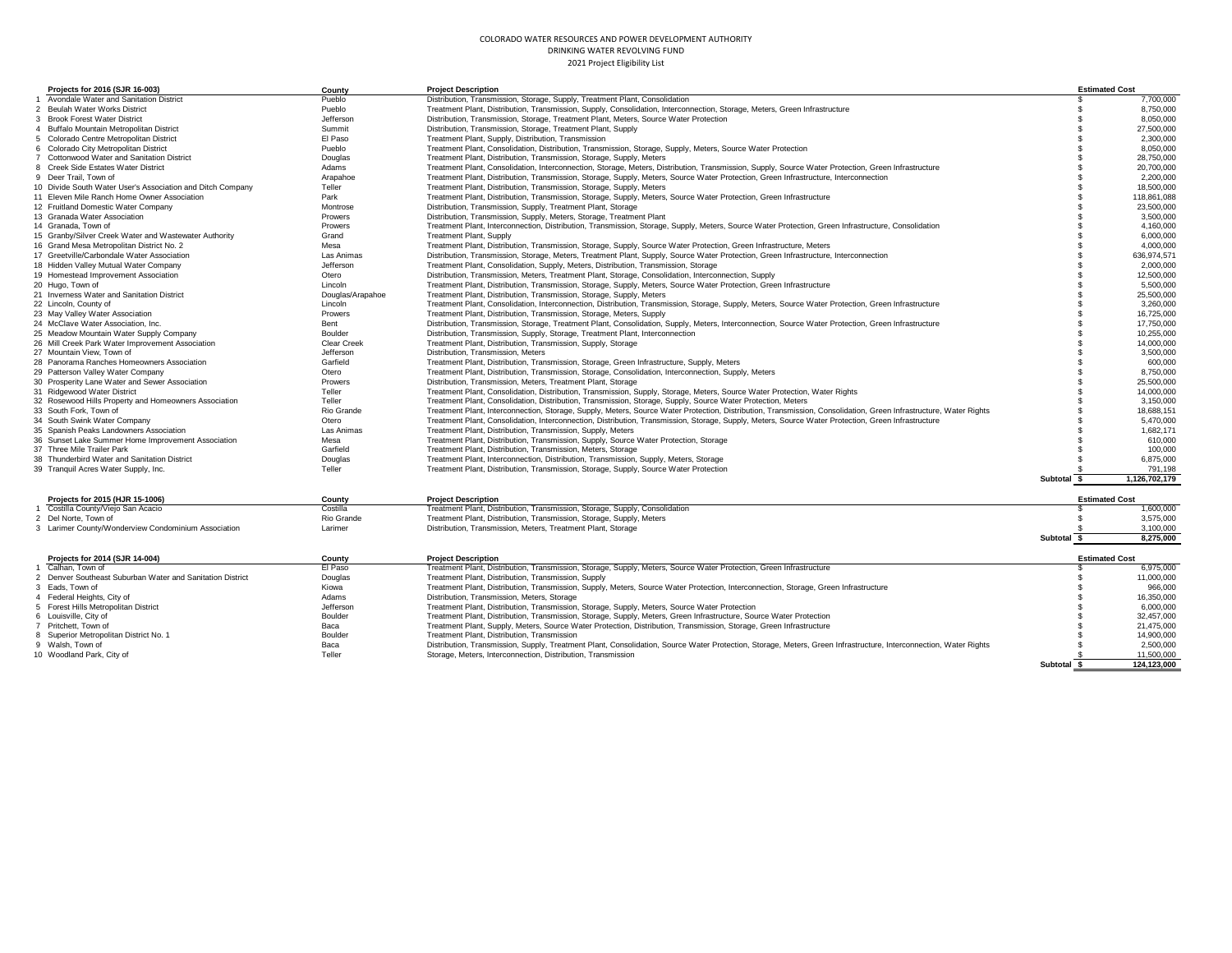| Projects for 2013 (HJR 13-1007)                                                  | County               | <b>Project Description</b>                                                                                                                                            |                | <b>Estimated Cost</b>     |
|----------------------------------------------------------------------------------|----------------------|-----------------------------------------------------------------------------------------------------------------------------------------------------------------------|----------------|---------------------------|
| 1 Aquilar, Town of                                                               | Las Animas           | Storage, Supply, Treatment Plant, Source Water Protection, Green Infrastructure, Distribution, Transmission, Meters                                                   | R              | 22,700,000                |
| 2 Akron, Town of                                                                 | Washington           | Treatment Plant, Consolidation, Distribution, Transmission, Storage, Supply, Meters, Source Water Protection, Green Infrastructure, Interconnection                   | £.             | 132,719,000               |
| 3 Alma, Town of                                                                  | Park                 | Distribution, Transmission, Treatment Plant, Storage, Meters, Green Infrastructure                                                                                    | S              | 1,500,000                 |
| 4 Arapahoe County/Galbraith Estates                                              | Arapahoe             | Treatment Plant, Supply, Distribution, Transmission, Storage                                                                                                          | $\mathfrak{F}$ | 7,000,000                 |
| 5 Arvada, City of                                                                | Jefferson            | Treatment Plant, Distribution, Transmission, Storage, Supply, Meters, Source Water Protection                                                                         | £.             | 203,200,000               |
| 6 Bayfield, Town of                                                              | La Plata             | Treatment Plant, Storage, Distribution, Transmission, Meters, Supply, Interconnection, Source Water Protection, Green Infrastructure                                  | £.             | 7.000.000                 |
| 7 Bethune, Town of                                                               | Kit Carson           | Treatment Plant, Interconnection, Distribution, Transmission, Storage, Supply, Meters, Green Infrastructure, Source Water Protection                                  | £.             | 50,000,000                |
| 8 Boulder, City of                                                               | Boulder              | Supply, Treatment Plant, Distribution, Transmission, Storage, Green Infrastructure, Meters, Source Water Protection, Interconnection                                  | \$             | 327,376,858               |
| 9 Breckenridge, Town of                                                          | Summit               | Treatment Plant, Interconnection, Distribution, Transmission, Supply, Storage, Meters, Source Water Protection, Green Infrastructure                                  | \$.            | 132.719.000               |
| 10 Brookside, Town of                                                            | Fremont              | Distribution, Transmission, Meters, Interconnection, Treatment Plant, Storage, Source Water Protection, Green Infrastructure, Supply                                  | \$.            | 480,000                   |
| 11 Broomfield, City and County of                                                | Broomfield           | Treatment Plant, Distribution, Transmission, Storage, Supply, Meters                                                                                                  | £.             | 1,549,594,910             |
| 12 Campo, Town of                                                                | Baca                 | Treatment Plant, Distribution, Transmission, Storage, Supply, Meters, Source Water Protection, Green Infrastructure, Interconnection                                  |                | 1.000.000                 |
| 13 Cedaredge, Town of                                                            | Delta                | Treatment Plant, Distribution, Transmission, Supply, Meters, Storage, Source Water Protection, Green Infrastructure                                                   | £.             | 7,506,000                 |
| 14 Central City, City of                                                         | Gilpin               | Treatment Plant, Transmission, Distribution, Storage, Green Infrastructure, Source Water Protection, Supply, Consolidation, Interconnection, Meters                   | £.             | 7.000.000                 |
| 15 Coal Creek, Town of                                                           | Fremont              | Treatment Plant, Distribution, Transmission, Meters, Interconnection, Storage, Supply, Green Infrastructure, Source Water Protection                                  | £.             | 820,000                   |
|                                                                                  | El Paso              |                                                                                                                                                                       |                |                           |
| 16 Colorado Springs Utilities                                                    | Montezuma            | Green Infrastructure, Treatment Plant, Distribution, Transmission, Storage, Supply, Meters                                                                            |                | 1,549,594,910             |
| 17 Cortez, City of<br>18 Costilla County/Garcia Domestic Water Users Association |                      | Treatment Plant, Storage, Distribution, Transmission, Meters, Supply                                                                                                  |                | 500,000,000<br>10.000.000 |
|                                                                                  | Costilla             | Treatment Plant, Distribution, Transmission, Meters, Storage, Supply                                                                                                  |                |                           |
| 19 Crawford, Town of                                                             | Delta                | Storage, Treatment Plant, Meters, Distribution, Transmission                                                                                                          |                | 1.418.089                 |
| 20 Crowley, Town of                                                              | Crowley              | Distribution, Transmission, Meters, Treatment Plant, Storage, Supply, Source Water Protection, Green Infrastructure, Consolidation                                    |                | 31,569,218                |
| 21 Cucharas Sanitation and Water District                                        | Huerfano             | Transmission, Distribution, Storage, Treatment Plant, Interconnection, Supply, Meters, Source Water Protection, Green Infrastructure, Consolidation                   |                | 4.800.000                 |
| 22 Donala Water and Sanitation District                                          | El Paso              | Distribution, Transmission, Storage, Treatment Plant, Consolidation, Supply, Green Infrastructure, Source Water Protection                                            |                | 20,700,000                |
| 23 Durango, City of                                                              | La Plata             | Green Infrastructure, Treatment Plant, Distribution, Transmission, Storage, Interconnection, Consolidation, Meters, Supply                                            |                | 76,885,000                |
| 24 Erie, Town of                                                                 | Weld/Boulder         | Treatment Plant, Storage, Distribution, Transmission, Supply, Green Infrastructure, Source Water Protection, Consolidation, Meters                                    |                | 274,407,500               |
| 25 Flagler, Town of                                                              | Kit Carson           | Treatment Plant, Storage, Distribution, Transmission, Supply, Meters, Green Infrastructure, Source Water Protection, Interconnection                                  |                | 1.590.000                 |
| 26 Fort Morgan, City of                                                          | Morgan               | Distribution, Transmission, Storage, Treatment Plant, Meters, Supply, Interconnection, Consolidation                                                                  | £.             | 11,050,000                |
| 27 Fountain, City of                                                             | El Paso              | Treatment Plant, Supply, Distribution, Transmission, Storage, Meters, Source Water Protection, Interconnection                                                        |                | 121,200,000               |
| 28 Fowler, Town of                                                               | Otero                | Treatment Plant, Consolidation, Distribution, Transmission, Supply, Meters, Interconnection, Storage                                                                  |                | 3.900.000                 |
| 29 Fraser, Town of                                                               | Grand                | Treatment Plant, Transmission, Distribution, Meters, Supply, Storage, Source Water Protection, Green Infrastructure, Consolidation, Interconnection                   |                | 21.600.000                |
| 30 Grand Lake, Town of                                                           | Grand                | Treatment Plant, Distribution, Transmission, Consolidation, Storage, Green Infrastructure                                                                             |                | 3,911,000                 |
| 31 Hotchkiss, Town of                                                            | Delta                | Treatment Plant, Distribution, Transmission, Meters, Interconnection, Source Water Protection, Green Infrastructure, Supply, Storage                                  | £.             | 10,800,000                |
| 32 Keenesburg, Town of                                                           | Weld                 | Treatment Plant, Transmission, Distribution, Storage, Meters, Supply, Source Water Protection, Consolidation, Interconnection                                         | \$.            | 12,500,000                |
| 33 La Plata Archuleta Water District                                             | La Plata             | Treatment Plant, Distribution, Transmission, Storage, Supply, Meters, Interconnection, Source Water Protection                                                        | £.             | 123,400,000               |
| 34 La Plata West Water Authority                                                 | La Plata             | Treatment Plant, Consolidation, Distribution, Transmission, Storage, Supply, Green Infrastructure, Interconnection, Meters, Source Water Protection                   | £.             | 25,000,000                |
| 35 La Veta, Town of                                                              | Huerfano             | Treatment Plant, Distribution, Transmission, Storage, Supply, Meters, Source Water Protection, Green Infrastructure, Interconnection, Consolidation                   | £.             | 75.224.159                |
| 36 Lafayette, City of                                                            | Boulder              | Treatment Plant, Storage, Distribution, Transmission, Supply, Meters                                                                                                  | £.             | 25,500,000                |
| 37 Lake Durango Water Authority                                                  | La Plata             | Treatment Plant, Consolidation, Distribution, Transmission, Storage, Supply, Land Acquisition, Source Water Protection, Meters, Green Infrastructure, Interconnection | £.             | 18,000,000                |
| 38 Lamar, City of                                                                | Prowers              | Distribution, Transmission, Storage, Supply, Treatment Plant, Source Water Protection, Meters, Interconnection, Green Infrastructure, Consolidation                   | \$.            | 158,387,000               |
| 39 Larimer County/Charles Heights Water Association                              | Larimer              | Distribution, Transmission, Treatment Plant, Storage, Supply, Meters, Source Water Protection, Green Infrastructure                                                   | \$.            | 11,850,000                |
| 40 Limon. Town of                                                                | Lincoln              | Distribution, Transmission, Storage, Supply, Treatment Plant, Meters, Consolidation, Interconnection, Source Water Protection, Green Infrastructure                   |                | 2.600.000                 |
| 41 Longmont, City of                                                             | Boulder              | Treatment Plant, Distribution, Transmission, Green Infrastructure, Consolidation, Source Water Protection, Supply, Storage, Meters                                    | £.             | 183,901,100               |
| 42 Lookout Mountain Water District                                               | Jefferson            | Treatment Plant, Distribution, Transmission, Storage, Meters, Interconnection, Source Water Protection, Green Infrastructure, Supply                                  | \$             | 11,850,000                |
| 43 Minturn, Town of                                                              | Eagle                | Treatment Plant, Distribution, Transmission, Storage, Supply, Meters, Consolidation, Interconnection, Source Water Protection, Green Infrastructure                   | S              | 139,520,000               |
| 44 Morgan County Quality Water District                                          | Morgan               | Distribution, Transmission, Storage, Treatment Plant, Supply, Meters, Source Water Protection                                                                         | £.             | 35.529.000                |
| 45 Mount Werner Water and Sanitation District                                    | Routt                | Storage, Treatment Plant, Distribution, Transmission, Source Water Protection, Supply, Meters, Green Infrastructure                                                   | £.             | 12,150,382                |
| 46 Nederland, Town of                                                            | Boulder              | Treatment Plant, Meters, Distribution, Transmission, Storage, Supply, Source Water Protection, Green Infrastructure                                                   |                | 6.750.000                 |
| 47 Ouray, City of                                                                | Ourav                | Transmission, Distribution, Storage, Treatment Plant, Supply, Meters, Source Water Protection                                                                         | £.             | 11,200,000                |
| 48 Palmer Lake, Town of                                                          | El Paso              | Distribution, Transmission, Storage, Treatment Plant, Supply, Consolidation, Meters                                                                                   |                | 2,100,000                 |
| 49 Park Forest Water District                                                    | El Paso              | Treatment Plant, Distribution, Transmission, Storage, Supply, Meters, Source Water Protection, Green Infrastructure, Interconnection                                  | S              | 8,530,000                 |
| 50 Project 7 Water Authority                                                     | Montrose/Delta/Ourav | Supply, Storage, Treatment Plant, Distribution, Transmission, Meters                                                                                                  | £.             | 56,000,000                |
| 51 Pueblo Board of Water Works                                                   | Pueblo               | Distribution, Transmission, Storage, Meters, Treatment Plant                                                                                                          | £.             | 73,284,300                |
| 52 Pueblo West Metropolitan District                                             | Pueblo               | Distribution, Transmission, Treatment Plant, Storage, Supply, Meters, Source Water Protection, Green Infrastructure                                                   | £.             | 21,475,000                |
| 53 Red Cliff, Town of                                                            | Eagle                | Treatment Plant, Distribution, Transmission, Storage, Supply, Meters                                                                                                  | £.             | 2,000,000                 |
| 54 Rifle, City of                                                                | Garfield             | Treatment Plant, Transmission, Distribution, Supply, Storage, Consolidation, Interconnection, Meters, Green Infrastructure                                            | £.             | 75,000,000                |
| 55 Sheridan Lake Water District                                                  | Kiowa                | Treatment Plant, Distribution, Transmission, Storage, Supply, Meters, Source Water Protection, Interconnection, Green Infrastructure                                  | \$.            | 1,382,000                 |
| 56 Simla, Town of                                                                | Elbert               | Treatment Plant, Distribution, Transmission, Green Infrastructure, Interconnection, Storage, Supply, Meters, Source Water Protection                                  | £.             | 13,300,000                |
| 57 Spring Canvon Water and Sanitation District                                   | Larimer              | Treatment Plant, Consolidation, Storage, Supply, Distribution, Transmission, Meters                                                                                   |                | 3,800,000                 |
| 58 Sterling, City of                                                             | Logan                | Treatment Plant, Supply, Distribution, Transmission, Consolidation, Interconnection, Storage, Meters, Source Water Protection                                         | S              | 77,000,000                |
| 59 Wellington, Town of                                                           | Larimer              | Treatment Plant, Distribution, Transmission, Storage, Supply, Interconnection, Meters, Source Water Protection, Green Infrastructure                                  |                | 34,700,000                |
| 60 Wiley, Town of                                                                | Prowers              | Treatment Plant, Supply, Distribution, Transmission, Storage, Meters                                                                                                  |                | 3,250,000                 |
| 61 Windsor, Town of                                                              | Weld                 | Storage, Treatment Plant, Consolidation, Distribution, Transmission                                                                                                   |                | 32,475,000                |
|                                                                                  |                      |                                                                                                                                                                       | Subtotal \$    | 6.351.699.426             |
|                                                                                  |                      |                                                                                                                                                                       |                |                           |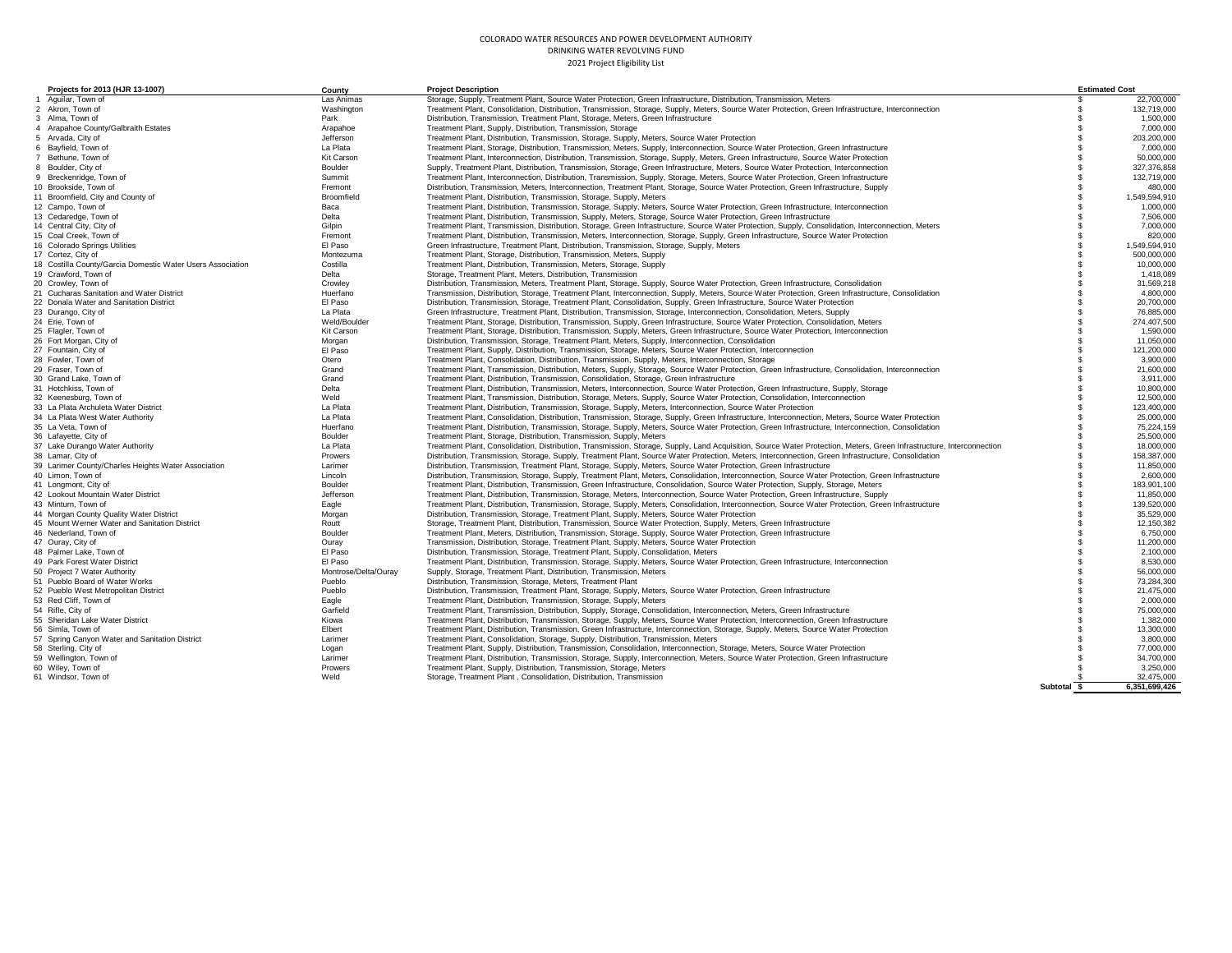| Projects for 2012 (SJR 12-003)                                                             | County                       | <b>Project Description</b>                                                                                                                                                                                   |                 | <b>Estimated Cost</b>    |
|--------------------------------------------------------------------------------------------|------------------------------|--------------------------------------------------------------------------------------------------------------------------------------------------------------------------------------------------------------|-----------------|--------------------------|
| Bone Mesa Domestic Water District                                                          | Delta                        | Treatment Plant, Interconnection, Distribution, Transmission, Supply, Source Water Protection, Storage, Meters, Consolidation                                                                                |                 | 60.930.000               |
| 2 Branson, Town of                                                                         | Las Animas                   | Treatment Plant, Supply, Distribution, Transmission, Storage, Meters, Source Water Protection, Green Infrastructure                                                                                          |                 | 15,250,000               |
| 3 Buffalo Creek Water District                                                             | Jefferson                    | Distribution, Transmission, Treatment Plant, Storage, Supply, Meters, Source Water Protection, Interconnection, Green Infrastructure                                                                         |                 | 2,667,000                |
| 4 Center, Town of                                                                          | Saguache                     | Treatment Plant, Transmission, Distribution, Storage, Supply, Meters, Green Infrastructure, Interconnection                                                                                                  |                 | 8.500.000                |
| 5 Cherokee Metropolitan District                                                           | El Paso                      | Treatment Plant, Distribution, Transmission, Storage, Supply, Source Water Protection, Green Infrastructure, Consolidation, Meters, Interconnection                                                          |                 | 60,930,000               |
| 6 Ecklev, Town of                                                                          | Yuma                         | Treatment Plant, Transmission, Distribution, Supply, Storage, Meters                                                                                                                                         |                 | 4.800.000                |
| 7 Evans, City of                                                                           | Weld                         | Supply, Distribution, Transmission, Meters, Storage, Treatment Plant                                                                                                                                         |                 | 18,500,000               |
| 8 Evergreen Metropolitan District                                                          | Jefferson                    | Distribution, Transmission, Storage, Meters, Treatment Plant, Supply, Source Water Protection, Interconnection, Green Infrastructure                                                                         |                 | 20,781,450               |
| 9 Forest View Acres Water District                                                         | El Paso                      | Treatment Plant, Transmission, Distribution, Storage, Supply, Meters, Green Infrastructure                                                                                                                   |                 | 5.200.000                |
| 10 Glenwood Springs, City of                                                               | Garfield                     | Treatment Plant, Distribution, Transmission, Storage, Supply, Meters, Source Water Protection, Consolidation                                                                                                 |                 | 7.365.000                |
| 11 Larimer County/Glacier View Meadows 12th Filing                                         | Larimer                      | Distribution, Transmission, Treatment Plant, Storage, Supply, Meters                                                                                                                                         |                 | 25,550,000               |
| 12 Larkspur, Town of                                                                       | Douglas                      | Treatment Plant, Consolidation, Supply, Storage, Distribution, Transmission, Meters, Green Infrastructure, Source Water Protection, Interconnection                                                          |                 | 3,000,000                |
| 13 Left Hand Water District                                                                | Boulder/Broomfield/Weld      | Treatment Plant, Distribution, Transmission, Supply, Storage, Meters                                                                                                                                         |                 | 75.224.159               |
| 14 Manzanola, Town of                                                                      | Otero                        | Treatment Plant, Distribution, Transmission, Storage, Supply, Meters, Source Water Protection, Green Infrastructure                                                                                          |                 | 3.000.000                |
| 15 Monte Vista, City of                                                                    | Rio Grande                   | Distribution, Transmission, Storage, Treatment Plant, Supply                                                                                                                                                 |                 | 6,500,000                |
| 16 Naturita, Town of                                                                       | Montrose                     | Distribution, Transmission, Storage, Meters                                                                                                                                                                  |                 | 7.461.180                |
| 17 North Shore Water District                                                              | Grand                        | Treatment Plant, Storage, Supply                                                                                                                                                                             |                 | 2,000,000                |
| 18 Oak Creek, Town of                                                                      | Routt                        | Treatment Plant, Distribution, Transmission, Storage, Meters, Supply, Source Water Protection, Consolidation, Interconnection, Green Infrastructure                                                          |                 | 10,375,000               |
| 19 Ophir. Town of                                                                          | San Miguel                   | Treatment Plant, Consolidation, Storage, Supply, Distribution, Transmission, Meters, Green Infrastructure                                                                                                    |                 | 7.057.500                |
| 20 Pagosa Area Water and Sanitation District                                               | Archuleta                    | Treatment Plant, Consolidation, Storage, Supply, Transmission, Distribution, Meters, Source Water Protection, Green Infrastructure                                                                           |                 | 15.835.800               |
| 21 Ridgway, Town of                                                                        | Ouray                        | Treatment Plant, Distribution, Transmission, Storage, Source Water Protection, Green Infrastructure, Supply, Meters, Water Rights                                                                            |                 | 6,785,000                |
| 22 Rock Creek Mesa Water District                                                          | El Paso                      |                                                                                                                                                                                                              |                 | 4,050,000                |
|                                                                                            |                              | Treatment Plant, Storage, Meters, Distribution, Transmission, Supply, Consolidation, Source Water Protection                                                                                                 |                 |                          |
| 23 Salida, City of                                                                         | Chaffee                      | Treatment Plant, Storage, Distribution, Transmission, Meters, Green Infrastructure, Supply, Source Water Protection, Consolidation                                                                           |                 | 11.200.000<br>47.406.750 |
| 24 Steamboat Springs, City of                                                              | Routt<br>Adams               | Distribution, Transmission, Storage, Treatment Plant, Supply, Meters                                                                                                                                         |                 |                          |
| 25 Strasburg Sanitation and Water District                                                 |                              | Treatment Plant, Consolidation, Meters, Storage, Supply, Distribution, Transmission, Green Infrastructure                                                                                                    |                 | 11,500,000               |
| 26 Yampa, Town of                                                                          | Routt                        | Storage, Treatment Plant, Distribution, Transmission, Source Water Protection, Supply                                                                                                                        | <b>Subtotal</b> | 5,387,856<br>447,256,695 |
|                                                                                            |                              |                                                                                                                                                                                                              |                 |                          |
|                                                                                            |                              |                                                                                                                                                                                                              |                 |                          |
| Projects for 2011 (HJR 11-1008)                                                            | County                       | <b>Project Description</b>                                                                                                                                                                                   |                 | <b>Estimated Cost</b>    |
| 1 Academy Water and Sanitation District                                                    | El Paso                      | Storage, Supply, Treatment Plant, Distribution, Transmission, Meters, Source Water Protection, Consolidation, Interconnection, Green Infrastructure                                                          |                 | 2,100,000                |
| 2 Arabian Acres Metropolitan District                                                      | Teller                       | Treatment Plant, Consolidation, Distribution, Transmission, Storage, Supply, Interconnection, Meters, Green Infrastructure, Source Water Protection                                                          |                 | 12.320.000               |
| 3 Aurora, City of                                                                          | Arapahoe/Adams               | Green Infrastructure, Storage, Distribution, Transmission, Treatment Plant, Supply, Source Water Protection, Meters                                                                                          |                 | 1,270,220,530            |
| 4 Baca Grande Water and Sanitation District                                                | Saguache                     | Treatment Plant, Supply, Distribution, Transmission, Consolidation, Interconnection, Storage, Meters, Green Infrastructure, Source Water Protection, Water Rights                                            |                 | 7.226.000                |
| 5 Burlington, City of                                                                      | Kit Carson                   | Treatment Plant, Storage, Distribution, Transmission, Supply, Meters, Land Acquisition, Interconnection, Green Infrastructure, Source Water Protection                                                       |                 | 20,000,000               |
| 6 Dillon Valley Metropolitan District                                                      | Summit                       | Treatment Plant, Meters, Distribution, Transmission, Source Water Protection, Storage, Supply, Green Infrastructure                                                                                          |                 | 274,407,500              |
| 7 Fairplay, Town of                                                                        | Park                         | Treatment Plant, Consolidation, Transmission, Distribution, Supply, Interconnection, Storage, Green Infrastructure, Source Water Protection                                                                  |                 | 7.000.000                |
| 8 Florence, City of                                                                        | Fremont                      | Distribution, Transmission, Storage, Supply, Treatment Plant, Interconnection, Meters, Source Water Protection, Green Infrastructure                                                                         |                 | 21,750,000               |
| 9 Greatrock North Water and Sanitation District                                            | Adams                        | Storage, Treatment Plant, Supply                                                                                                                                                                             |                 | 4.200.000                |
| 10 Hi-Land Acres Water and Sanitation District                                             | Adams                        | Transmission, Distribution, Storage, Treatment Plant, Supply, Meters, Green Infrastructure, Source Water Protection                                                                                          |                 | 58,000,000               |
| 11 Hot Sulphur Springs, Town of                                                            | Grand                        | Treatment Plant, Storage, Distribution, Transmission, Supply, Meters, Land Acquisition, Source Water Protection                                                                                              |                 | 1.810.000                |
| 12 Idledale Water and Sanitation District                                                  | Jefferson                    | Distribution, Transmission, Storage, Meters, Treatment Plant, Supply, Green Infrastructure                                                                                                                   |                 | 2.108.000                |
| 13 Larimer County/Red Feather Lakes                                                        | Larimer                      | Treatment Plant, Interconnection, Supply, Transmission, Distribution, Storage, Meters                                                                                                                        |                 | 7,500,000                |
|                                                                                            |                              |                                                                                                                                                                                                              |                 |                          |
| 14 Mesa Water and Sanitation District                                                      | Mesa<br>Lake                 | Storage, Transmission, Distribution, Meters, Treatment Plant, Supply                                                                                                                                         |                 | 21,329,754<br>49,500,000 |
| 15 Mountain View Villages Water and Sanitation District                                    |                              | Treatment Plant, Interconnection, Storage, Consolidation, Distribution, Transmission                                                                                                                         |                 |                          |
| 16 Mountain Water and Sanitation District<br>17 Nucla. Town of                             | Jefferson<br>Montrose        | Treatment Plant, Consolidation, Storage, Supply, Distribution, Transmission, Meters                                                                                                                          |                 | 5,150,000                |
| 18 Paonia, Town of                                                                         | Delta                        | Distribution, Transmission, Meters, Treatment Plant, Storage, Supply, Source Water Protection, Green Infrastructure                                                                                          |                 | 1,700,000<br>9.950.000   |
| 19 Penrose Water District                                                                  | Fremont                      | Storage, Distribution, Transmission, Treatment Plant, Supply, Green Infrastructure, Source Water Protection, Meters                                                                                          |                 |                          |
|                                                                                            |                              | Treatment Plant, Distribution, Transmission, Storage, Meters, Source Water Protection, Supply, Green Infrastructure                                                                                          |                 | 3,190,000                |
| 20 St. Charles Mesa Water District<br>21 St. Mary's Glacier Water and Sanitation District  | Pueblo<br><b>Clear Creek</b> | Storage, Treatment Plant, Supply, Transmission, Distribution, Meters, Source Water Protection, Green Infrastructure, Interconnection                                                                         |                 | 2,555,000                |
| 22 Timbers Water and Sanitation District                                                   | Routt                        | Supply, Distribution, Transmission, Green Infrastructure, Storage, Meters, Treatment Plant                                                                                                                   |                 | 9,860,000<br>1.000.000   |
|                                                                                            | Jackson                      | Treatment Plant, Storage, Consolidation, Supply, Meters, Green Infrastructure, Distribution, Transmission                                                                                                    |                 |                          |
| 23 Walden, Town of                                                                         |                              | Treatment Plant, Storage, Green Infrastructure, Distribution, Transmission, Supply, Meters                                                                                                                   |                 | 1,900,000                |
| 24 Widefield Water and Sanitation District<br>25 Winter Park Water and Sanitation District | El Paso<br>Grand             | Treatment Plant, Distribution, Transmission, Supply, Storage, Green Infrastructure, Interconnection, Meters, Source Water Protection<br>Treatment Plant, Distribution, Transmission, Storage, Supply, Meters |                 | 71,000,000<br>4,300,000  |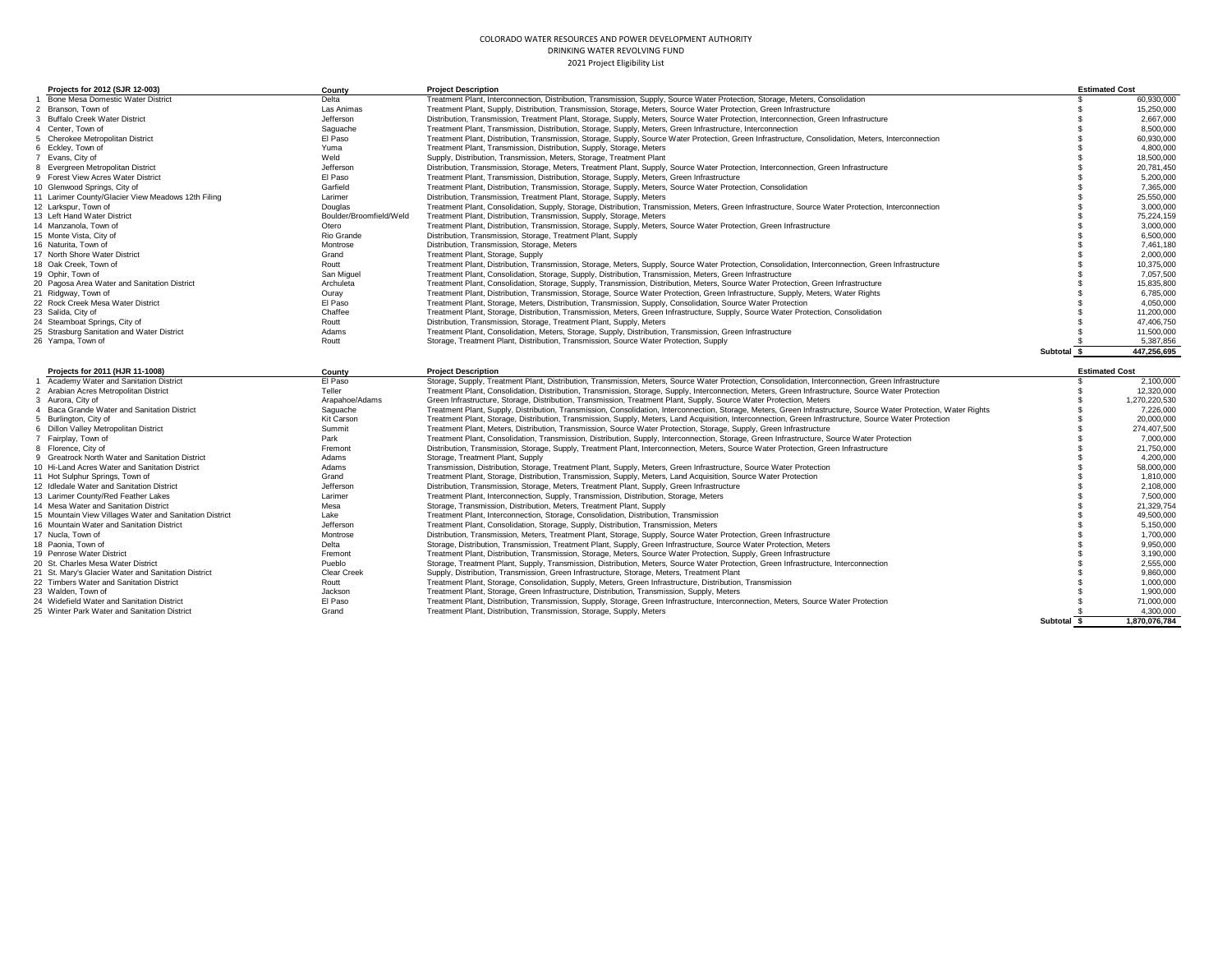| Projects for 2010 (SJR 10-004)                                   | County                | <b>Project Description</b>                                                                                                                                                                                                                                                                                    |             | <b>Estimated Cost</b>   |
|------------------------------------------------------------------|-----------------------|---------------------------------------------------------------------------------------------------------------------------------------------------------------------------------------------------------------------------------------------------------------------------------------------------------------|-------------|-------------------------|
| Arriba. Town of                                                  | Lincoln               | Storage, Distribution, Transmission, Supply, Treatment Plant, Meters, Interconnection, Source Water Protection, Green Infrastructure                                                                                                                                                                          | \$.         | 4,175,000               |
| 2 Aspen Park Metropolitan District                               | Jefferson             | Treatment Plant, Supply, Distribution, Transmission, Meters, Storage, Source Water Protection, Green Infrastructure, Interconnection, Water Rights                                                                                                                                                            |             | 1.000.000               |
| 3 Bell Mountain Ranch Metropolitan District                      | Douglas               | Treatment Plant, Supply, Distribution, Transmission, Interconnection, Consolidation, Storage, Green Infrastructure, Meters                                                                                                                                                                                    | s           | 508,645,889             |
| 4 Bennett, Town of                                               | Adams                 | Treatment Plant, Supply, Distribution, Transmission, Consolidation, Storage, Meters, Green Infrastructure, Interconnection, Source Water Protection, Water Rights                                                                                                                                             | ŗ,          | 145,700,000             |
| 5 Berthoud, Town of                                              | Larimer               | Treatment Plant, Distribution, Transmission, Storage, Supply, Consolidation, Meters, Source Water Protection, Green Infrastructure                                                                                                                                                                            |             | 7,000,000               |
| 6 Blue Mountain Water District                                   | Jefferson             | Treatment Plant, Storage, Meters, Distribution, Transmission                                                                                                                                                                                                                                                  |             | 1,000,000               |
| Boone, Town of                                                   | Pueblo                | Source Water Protection, Treatment Plant, Distribution, Transmission, Storage, Supply, Meters, Green Infrastructure, Interconnection, Consolidation, Water Rights                                                                                                                                             |             | 1,940,000               |
| 8 Bristol Water and Sanitation District                          | Prowers               | Treatment Plant, Distribution, Transmission, Storage, Meters, Interconnection, Supply, Source Water Protection, Green Infrastructure                                                                                                                                                                          |             | 375,000                 |
| 9 Brush, City of                                                 | Morgan                | Distribution, Transmission, Treatment Plant                                                                                                                                                                                                                                                                   |             | 2,000,000               |
| 10 Buena Vista, Town of                                          | Chaffee               | Meters, Distribution, Transmission, Treatment Plant, Storage, Supply, Source Water Protection, Green Infrastructure, Interconnection                                                                                                                                                                          |             | 9,563,600               |
| 11 Canon City, City of                                           | Fremont               | Treatment Plant, Storage, Transmission, Distribution, Supply, Meters                                                                                                                                                                                                                                          |             | 32,750,000              |
| 12 Carbondale, Town of                                           | Garfield              | Treatment Plant, Supply, Distribution, Transmission, Green Infrastructure, Source Water Protection, Storage, Meters                                                                                                                                                                                           |             | 28,750,000              |
| 13 Cascade Metropolitan District No. 1                           | El Paso               | Treatment Plant, Distribution, Transmission, Green Infrastructure, Storage, Meters, Source Water Protection                                                                                                                                                                                                   |             | 5,770,000               |
| 14 Castle Rock, Town of                                          | Douglas               | Treatment Plant, Distribution, Transmission, Meters, Supply, Green Infrastructure, Storage                                                                                                                                                                                                                    |             | 522,535,780             |
| 15 Cheraw, Town of                                               | Otero                 | Treatment Plant, Consolidation, Distribution, Transmission, Storage, Supply, Meters, Source Water Protection, Green Infrastructure                                                                                                                                                                            |             | 5,475,000               |
| 16 Cheyenne Wells, Town of                                       | Cheyenne              | Distribution, Transmission, Meters, Treatment Plant, Interconnection, Storage, Supply, Source Water Protection, Green Infrastructure, Consolidation                                                                                                                                                           |             | 10,722,000              |
| 17 Columbine Lake Water District                                 | Grand                 | Treatment Plant, Consolidation, Transmission, Distribution, Supply                                                                                                                                                                                                                                            |             | 27,000,000              |
| 18 Conifer Metropolitan District                                 | Jefferson             | Treatment Plant, Supply, Distribution, Transmission, Storage, Meters                                                                                                                                                                                                                                          |             | 11,000,000              |
| 19 Craig, City of                                                | Moffat                | Distribution, Transmission, Storage, Meters, Treatment Plant, Supply, Green Infrastructure                                                                                                                                                                                                                    |             | 22,000,000              |
| 20 Crook, Town of                                                | Logan                 | Treatment Plant, Distribution, Transmission, Storage, Supply, Meters, Source Water Protection, Green Infrastructure                                                                                                                                                                                           |             | 755,000                 |
| 21 Delta, City of                                                | Delta                 | Distribution, Transmission, Storage, Treatment Plant                                                                                                                                                                                                                                                          |             | 27,000,000              |
| 22 Eagle, Town of                                                | Eagle                 | Distribution, Transmission, Treatment Plant, Storage, Supply, Green Infrastructure, Source Water Protection                                                                                                                                                                                                   |             | 42,832,958              |
| 23 Elbert Water and Sanitation District                          | Elbert                | Source Water Protection, Treatment Plant, Distribution, Transmission, Storage, Supply, Meters, Green Infrastructure, Interconnection                                                                                                                                                                          |             | 6,100,000               |
| 24 Empire, Town of                                               | <b>Clear Creek</b>    | Treatment Plant, Transmission, Distribution, Consolidation, Storage, Meters, Interconnection, Supply                                                                                                                                                                                                          |             | 11,050,000              |
| 25 Fort Lupton, City of                                          | Weld                  | Treatment Plant, Distribution, Transmission, Storage, Supply, Green Infrastructure, Interconnection                                                                                                                                                                                                           |             | 35,000,000              |
| 26 Gardner Water and Sanitation Public Improvement District      | Huerfano              | Treatment Plant, Distribution, Transmission, Storage, Supply, Meters, Source Water Protection, Green Infrastructure, Interconnection, Consolidation                                                                                                                                                           |             | 5,250,000               |
| 27 Genesee Water and Sanitation District                         | Jefferson             | Treatment Plant, Distribution, Transmission, Storage, Meters, Green Infrastructure, Supply                                                                                                                                                                                                                    | £.          | 10,110,000              |
| 28 Georgetown, Town of                                           | <b>Clear Creek</b>    | Treatment Plant, Consolidation, Storage, Supply, Distribution, Transmission, Interconnection, Meters, Source Water Protection, Green Infrastructure                                                                                                                                                           | ŗ,          | 2.750.000               |
| 29 Granby, Town of                                               | Grand                 | Treatment Plant, Storage, Green Infrastructure, Consolidation, Distribution, Transmission, Supply, Meters, Source Water Protection, Interconnection                                                                                                                                                           | £.          | 70,000,000              |
| 30 Highland Lakes Water District                                 | Teller                | Treatment Plant, Storage, Transmission, Distribution, Consolidation, Supply, Meters, Source Water Protection, Green Infrastructure                                                                                                                                                                            |             | 4,020,000               |
| 31 Idaho Springs, City of                                        | <b>Clear Creek</b>    | Treatment Plant, Distribution, Transmission, Storage, Meters, Green Infrastructure, Source Water Protection, Supply                                                                                                                                                                                           | £.          | 14,700,000              |
| 32 Iliff, Town of                                                | Logan                 | Treatment Plant, Distribution, Transmission, Storage, Supply, Meters, Source Water Protection, Green Infrastructure, Interconnection                                                                                                                                                                          |             | 114,900,000             |
| 33 Kim, Town of                                                  | Las Animas            | Distribution, Transmission, Meters, Storage, Supply, Treatment Plant, Source Water Protection, Green Infrastructure                                                                                                                                                                                           |             | 520,000                 |
| 34 Kit Carson, Town of                                           | Cheyenne              | Treatment Plant, Consolidation, Supply, Storage, Land Acquisition, Meters, Source Water Protection, Green Infrastructure, Transmission. Distribution, Interconnection                                                                                                                                         |             | 2,000,000               |
| 35 Las Animas, City of                                           | Bent                  | Distribution, Transmission, Treatment Plant, Storage, Supply, Meters, Green Infrastructure, Consolidation, Source Water Protection, Interconnection                                                                                                                                                           |             | 4,540,000               |
| 36 Lochbuie, Town of                                             | Weld                  | Treatment Plant, Storage, Supply, Distribution, Transmission, Meters, Interconnection                                                                                                                                                                                                                         |             | 10,300,000              |
| 37 Louviers Water and Sanitation District                        | Douglas               | Treatment Plant, Distribution, Transmission, Supply, Storage, Meters, Interconnection, Water Rights                                                                                                                                                                                                           |             | 9,617,000               |
| 38 Manitou Springs, City of                                      | El Paso               | Treatment Plant, Distribution, Transmission, Storage, Supply, Meters, Source Water Protection, Green Infrastructure                                                                                                                                                                                           |             | 56.485.000              |
| 39 Norwood, Town of/Norwood Water Commission                     | San Miguel            | Storage, Transmission, Distribution, Treatment Plant, Consolidation, Supply, Meters, Green Infrastructure                                                                                                                                                                                                     |             | 8,111,000               |
| 40 Olney Springs, Town of                                        | Crowley               | Treatment Plant, Distribution, Transmission, Meters, Green Infrastructure, Storage, Supply, Source Water Protection                                                                                                                                                                                           |             | 6,800,000               |
| 41 Ordway, Town of                                               | Crowley               | Transmission, Distribution, Supply, Storage, Treatment Plant, Meters, Source Water Protection, Green Infrastructure, Interconnection, Consolidation                                                                                                                                                           |             | 7,600,000               |
| 42 Paint Brush Hills Metropolitan District                       | El Paso               | Supply, Treatment Plant, Storage, Distribution, Transmission, Meters, Source Water Protection, Consolidation                                                                                                                                                                                                  |             | 7,600,000               |
| 43 Palisade, Town of                                             | Mesa                  | Treatment Plant, Distribution, Transmission, Storage, Consolidation, Green Infrastructure, Supply, Meters, Source Water Protection                                                                                                                                                                            |             | 5,000,000               |
| 44 Peetz. Town of                                                | Logan                 | Treatment Plant, Distribution, Transmission, Storage, Supply, Meters, Source Water Protection, Green Infrastructure                                                                                                                                                                                           |             | 1,875,000<br>9,345,000  |
| 45 Perry Park Water and Sanitation District                      | Douglas               | Supply, Storage, Treatment Plant, Distribution, Transmission, Meters                                                                                                                                                                                                                                          |             |                         |
| 46 Pinewood Springs Water District                               | Larimer<br>Rio Blanco | Storage, Treatment Plant, Distribution, Transmission, Supply, Meters, Source Water Protection                                                                                                                                                                                                                 |             | 3,080,000<br>25,500,000 |
| 47 Rangely, Town of<br>48 Red Rock Valley Estates Water District | El Paso               | Distribution, Transmission, Treatment Plant, Storage, Supply, Green Infrastructure, Source Water Protection, Meters                                                                                                                                                                                           |             | 4,340,000               |
| 49 Rockvale, Town of                                             | Fremont               | Storage, Distribution, Transmission, Supply, Treatment Plant, Meters, Land Acquisition, Source Water Protection, Green Infrastructure, Interconnection, Consolidation<br>Distribution, Transmission, Storage, Treatment Plant, Supply, Meters, Green Infrastructure, Source Water Protection, Interconnection |             | 1,225,000               |
| 50 Routt County/Community of Phippsburg                          | Routt                 | Transmission, Distribution, Supply, Treatment Plant, Storage, Meters                                                                                                                                                                                                                                          |             | 1,400,000               |
| 51 Rye, Town of                                                  | Pueblo                | Treatment Plant, Storage, Meters, Source Water Protection, Distribution, Transmission, Supply                                                                                                                                                                                                                 |             | 2,060,000               |
| 52 Saguache, Town of                                             | Saguache              | Treatment Plant, Distribution, Transmission, Storage, Green Infrastructure, Supply, Meters, Consolidation, Source Water Protection                                                                                                                                                                            |             | 18.650.000              |
| 53 San Juan River Village Metropolitan District                  | Archuleta             | Treatment Plant, Storage, Supply, Transmission, Distribution, Meters                                                                                                                                                                                                                                          |             | 950,000                 |
| 54 Security Water District                                       | El Paso               | Treatment Plant, Distribution, Transmission, Supply, Storage, Consolidation, Green Infrastructure, Meters, Source Water Protection                                                                                                                                                                            |             | 22,000,000              |
| 55 Silver Plume, Town of                                         | <b>Clear Creek</b>    | Treatment Plant, Consolidation, Transmission, Distribution, Storage, Meters, Supply, Green Infrastructure, Source Water Protection                                                                                                                                                                            |             | 12.250.000              |
| 56 Swink, Town of                                                | Otero                 | Treatment Plant, Supply, Distribution, Transmission, Storage, Meters, Green Infrastructure, Source Water Protection, Consolidation, Interconnection                                                                                                                                                           |             | 890,000                 |
| 57 Two Buttes, Town of                                           | Baca                  | Treatment Plant, Supply, Distribution, Transmission, Storage, Meters, Green Infrastructure, Source Water Protection                                                                                                                                                                                           |             | 1,380,000               |
| 58 Vilas, Town of                                                | Baca                  | Treatment Plant, Distribution, Transmission, Supply, Storage, Meters, Green Infrastructure, Source Water Protection                                                                                                                                                                                           |             | 270,000                 |
| 59 Vona, Town of                                                 | Kit Carson            | Treatment Plant, Storage, Distribution, Transmission, Supply, Meters, Green Infrastructure, Source Water Protection, Consolidation, Interconnection                                                                                                                                                           |             | 1,510,000               |
| 60 Walsenburg, City of                                           | Huerfano              | Distribution, Transmission, Storage, Treatment Plant, Interconnection, Supply, Meters, Source Water Protection, Green Infrastructure, Consolidation                                                                                                                                                           |             | 6,790,000               |
| 61 Westminster, City of                                          | Adams/Jefferson       | Treatment Plant, Transmission, Distribution, Storage, Green Infrastructure, Supply, Meters, Source Water Protection, Water Rights                                                                                                                                                                             |             | 1,959,705,000           |
| 62 Williamsburg, Town of                                         | Fremont               | Treatment Plant, Distribution, Transmission, Supply, Storage, Meters, Source Water Protection, Green Infrastructure                                                                                                                                                                                           |             | 1,210,000               |
| 63 Woodmen Hills Metropolitan District                           | El Paso               | Treatment Plant, Storage, Supply, Distribution, Transmission, Consolidation                                                                                                                                                                                                                                   |             | 10,250,000              |
| 64 Yuma, City of                                                 | Yuma                  | Distribution, Storage, Transmission, Treatment Plant, Meters, Green Infrastructure, Supply, Source Water Protection                                                                                                                                                                                           |             | 8.250.000               |
|                                                                  |                       |                                                                                                                                                                                                                                                                                                               | Subtotal \$ | 3,903,373,227           |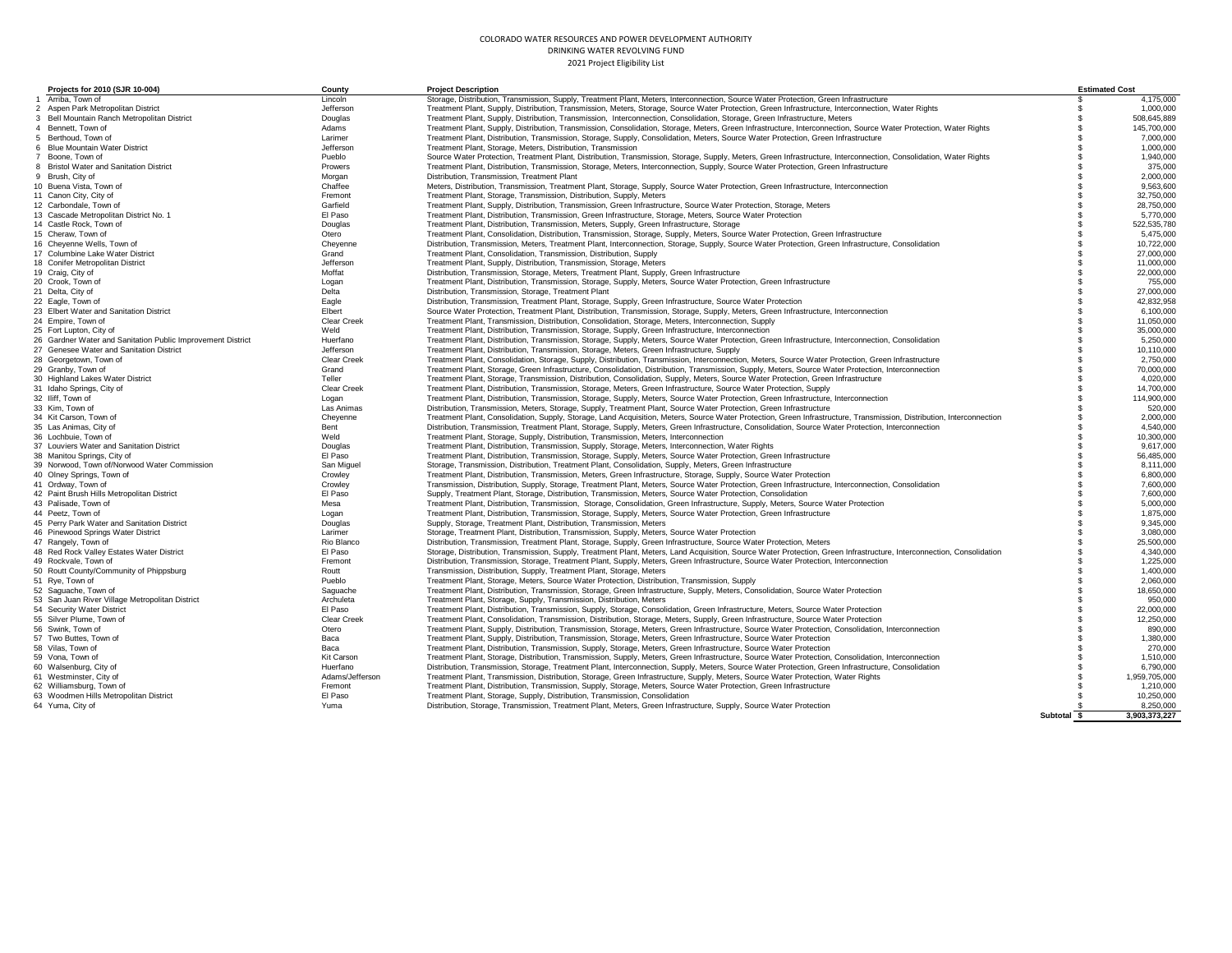| Projects for 2009 (HJR 09-1002)                                   | County            | <b>Project Description</b>                                                                                                                                        |                       | <b>Estimated Cost</b>      |
|-------------------------------------------------------------------|-------------------|-------------------------------------------------------------------------------------------------------------------------------------------------------------------|-----------------------|----------------------------|
| Black Hawk, City of                                               | Gilpin            | Treatment Plant, Storage, Distribution, Transmission, Supply, Source Water Protection, Meters                                                                     |                       | 166,750,000<br>S.          |
| 2 Collbran, Town of                                               | Mesa              | Treatment Plant, Distribution, Transmission, Storage, Supply, Consolidation                                                                                       |                       | 1,525,000<br>$\mathbf{f}$  |
| 3 Costilla County/Costilla County Water & Sanitation System       | Costilla          | Distribution, Transmission, Storage, Supply, Consolidation, Treatment Plant, Interconnection, Source Water Protection                                             |                       | 3,920,000<br>-S            |
| 4 Cripple Creek, City of                                          | Teller            | Transmission, Distribution, Storage, Supply, Meters, Treatment Plant, Green Infrastructure, Source Water Protection, Interconnection                              |                       | 5,485,000                  |
| 5 Estes Park, Town of                                             | Larimer           | Consolidation, Distribution, Transmission, Storage, Land Acquisition, Treatment Plant, Supply, Meters, Source Water Protection, Green Infrastructure              |                       | 51,000,000                 |
| 6 La Junta, City of                                               | Otero             | Storage, Distribution, Transmission, Green Infrastructure, Treatment Plant, Supply, Meters, Source Water Protection                                               |                       | 10,500,000                 |
| 7 Morrison Creek Metropolitan Water and Sanitation District       | Routt             | Treatment Plant, Storage, Distribution, Transmission, Supply, Meters, Interconnection                                                                             |                       | 13,500,000                 |
| 8 Olathe, Town of                                                 | Montrose          | Distribution, Transmission, Meters, Green Infrastructure, Storage, Supply, Treatment Plant, Interconnection, Consolidation, Water Rights                          |                       | 8,750,000                  |
| 9 Round Mountain Water and Sanitation District                    | Custer            | Treatment Plant, Distribution, Transmission, Storage, Consolidation, Supply, Meters, Source Water Protection                                                      |                       | 6,400,000                  |
|                                                                   |                   |                                                                                                                                                                   |                       |                            |
| 10 San Luis Water and Sanitation District                         | Costilla          | Treatment Plant, Supply, Meters, Distribution, Transmission, Storage, Green Infrastructure                                                                        |                       | 27,000,000                 |
| 11 Sedalia Water and Sanitation District                          | Douglas           | Storage, Distribution, Transmission, Treatment Plant, Supply, Meters, Source Water Protection                                                                     |                       | 18,000,000                 |
| 12 Tri-County Water Conservancy District                          | Ouray             | Treatment Plant, Consolidation, Distribution, Transmission, Storage, Land Acquisition                                                                             |                       | 60.000.000                 |
| 13 Victor, City of                                                | Teller            | Treatment Plant, Distribution, Transmission, Storage, Meters, Source Water Protection                                                                             |                       | 3,000,000                  |
| 14 Wiggins, Town of                                               | Morgan            | Storage, Supply, Distribution, Transmission, Treatment Plant, Land Acquisition, Meters, Source Water Protection, Green Infrastructure                             |                       | 9,377,000                  |
|                                                                   |                   |                                                                                                                                                                   | Subtotal              | 385,207,000<br>-S          |
|                                                                   |                   |                                                                                                                                                                   |                       |                            |
| Projects for 2008 (SJR 08-003)                                    | County            | <b>Project Description</b>                                                                                                                                        |                       | <b>Estimated Cost</b>      |
| 1 Alamosa, City of                                                | Alamosa           | Treatment Plant, Transmission, Distribution, Storage, Consolidation, Supply, Meters, Source Water Protection, Green Infrastructure, Interconnection               |                       | 7,000,000                  |
| 2 Crested Butte, Town of                                          | Gunnison          | Treatment Plant, Distribution, Transmission, Storage, Supply                                                                                                      |                       | 6,500,000                  |
| 3 Durango West Metropolitan District No. 2                        | La Plata          | Treatment Plant, Consolidation, Distribution, Transmission, Supply, Interconnection, Storage, Meters                                                              |                       | 4,850,000                  |
| 4 East Alamosa Water and Sanitation District                      | Alamosa           | Treatment Plant, Storage, Distribution, Transmission, Consolidation, Meters, Supply, Green Infrastructure                                                         |                       | 4,800,000<br>-8            |
| 5 Gilcrest, Town of                                               | Weld              | Distribution, Transmission, Storage, Treatment Plant, Green Infrastructure, Meters                                                                                |                       | 7,800,000                  |
| 6 Grand Junction, City of                                         | Mesa              | Transmission, Distribution, Storage, Treatment Plant, Meters, Source Water Protection, Supply, Green Infrastructure                                               |                       | 74,000,000                 |
| 7 Gunnison County/Dos Rios Water                                  | Gunnisor          | Treatment Plant, Consolidation, Transmission, Distribution, Storage, Interconnection, Meters                                                                      |                       | 3,900,000                  |
| 8 Gunnison County/Somerset Domestic Water District                | Gunnisor          | Treatment Plant, Consolidation, Transmission, Distribution, Storage, Interconnection, Supply, Source Water Protection, Green Infrastructure                       |                       | 9,600,000                  |
| 9 Hooper, Town of                                                 | Alamosa           | Treatment Plant, Interconnection, Distribution, Transmission, Storage, Supply, Meters, Source Water Protection, Green Infrastructure                              |                       | 600,000                    |
| 10 Jamestown, Town of                                             | Boulder           | Treatment Plant, Supply, Transmission, Distribution, Meters, Storage, Source Water Protection                                                                     |                       | 1,900,000                  |
| 11 Log Lane Village, Town of                                      | Morgan            | Treatment Plant, Consolidation, Storage, Distribution, Transmission, Interconnection, Meters, Supply                                                              |                       | 3,700,000                  |
| 12 Milliken, Town of                                              | Weld              | Treatment Plant, Distribution, Transmission, Storage, Meters, Consolidation, Supply, Green Infrastructure                                                         |                       | 25,700,000                 |
|                                                                   |                   |                                                                                                                                                                   |                       | 6,500,000                  |
| 13 Morrison, Town of                                              | Jefferson         | Treatment Plant, Transmission, Distribution, Storage, Consolidation, Interconnection, Supply, Meters, Source Water Protection, Green Infrastructure               |                       |                            |
| 14 Pine Drive Water District                                      | Pueblo            | Treatment Plant, Distribution, Transmission, Storage, Meters, Supply, Consolidation, Interconnection, Source Water Protection                                     |                       | 8,750,000                  |
| 15 Poncha Springs, Town of                                        | Chaffee           | Treatment Plant, Consolidation, Transmission, Distribution, Storage, Supply, Interconnection, Meters, Source Water Protection                                     |                       | 73,284,300                 |
| 16 Stratton, Town of                                              | Kit Carson        | Treatment Plant, Storage, Supply, Transmission, Distribution, Meters, Source Water Protection, Green Infrastructure                                               |                       | 655,000                    |
| 17 Wray, City of                                                  | Yuma              | Treatment Plant, Consolidation, Transmission, Distribution, Storage, Supply, Interconnection                                                                      |                       | 12,500,000                 |
|                                                                   |                   |                                                                                                                                                                   | Subtotal \$           | 252,039,300                |
|                                                                   |                   |                                                                                                                                                                   |                       |                            |
| Projects for 2007 (HJR 07-1005)                                   | County            | <b>Project Description</b>                                                                                                                                        |                       | <b>Estimated Cost</b>      |
| 1 Dillon, Town of                                                 | Summit            | Treatment Plant, Storage, Distribution, Transmission, Supply, Interconnection, Meters, Source Water Protection, Green Infrastructure                              |                       | 6,200,000                  |
| 2 Forest Lakes Metropolitan District                              | La Plata          | Storage, Distribution, Transmission, Supply, Treatment Plant, Meters, Green Infrastructure                                                                        |                       | 74,000,000                 |
| 3 Larimer County/Glacier View Meadows Water and Sewer Association | Larimer           | Treatment Plant, Distribution, Transmission, Storage, Supply, Meters, Interconnection                                                                             |                       | 13,460,000                 |
| 4 Roxborough Water and Sanitation District                        | Douglas/Jefferson | Treatment Plant, Consolidation, Distribution, Transmission, Storage, Interconnection, Supply, Meters                                                              |                       | 49,500,000<br>$\mathbf{f}$ |
| 5 Silverton, Town of                                              | San Juan          | Treatment Plant, Storage, Meters, Distribution, Transmission, Supply, Interconnection, Source Water Protection, Green Infrastructure, Water Rights                |                       | 4,500,000<br>$\mathbf{f}$  |
| 6 Telluride, Town of                                              | San Miguel        | Treatment Plant, Distribution, Transmission, Storage, Meters, Source Water Protection, Green Infrastructure                                                       |                       | 8,150,000                  |
|                                                                   |                   |                                                                                                                                                                   | Subtotal              | 155.810.000<br>-S          |
|                                                                   |                   |                                                                                                                                                                   |                       |                            |
| Projects for 2006 (SJR 06-002)                                    | County            | <b>Project Description</b>                                                                                                                                        |                       | <b>Estimated Cost</b>      |
| Ignacio, Town of                                                  | La Plata          | Distribution, Transmission, Meters, Treatment Plant, Storage, Supply, Source Water Protection                                                                     |                       | 10,500,000                 |
| 2 Julesburg, Town of                                              | Sedgwick          | Treatment Plant, Supply, Distribution, Transmission                                                                                                               |                       | 8,000,000                  |
| 3 Lake City, Town of                                              | Hinsdale          | Distribution, Transmission, Meters, Treatment Plant, Supply, Storage, Source Water Protection, Green Infrastructure, Consolidation, Interconnection, Water Rights |                       | 5,300,000                  |
|                                                                   |                   |                                                                                                                                                                   | Subtotal \$           | 23,800,000                 |
|                                                                   |                   |                                                                                                                                                                   |                       |                            |
| Projects for 2005 (SB 05-011)                                     | County            | <b>Project Description</b>                                                                                                                                        |                       | <b>Estimated Cost</b>      |
| <b>Baseline Water District</b>                                    | Boulder           | Distribution, Transmission, Meters, Treatment Plant, Supply, Source Water Protection, Green Infrastructure                                                        |                       | 3,560,000<br>£.            |
| 2 Clifton Water District                                          | Mesa              | Treatment Plant, Distribution, Transmission, Supply, Meters, Source Water Protection, Green Infrastructure, Storage, Consolidation                                |                       | 37,750,000                 |
| 3 Fort Collins, City of                                           | Larimer           | Treatment Plant, Transmission, Distribution, Storage, Meters, Green Infrastructure, Supply, Source Water Protection                                               |                       | 165,790,000<br>-8          |
| 4 Platteville, Town of                                            | Meld              | Treatment Plant, Distribution, Transmission, Supply, Storage, Meters                                                                                              |                       | 3,000,000<br>-8            |
| 5 Rico. Town of                                                   | Dolores           | Treatment Plant, Distribution, Transmission, Storage, Supply, Meters, Source Water Protection, Green Infrastructure                                               |                       | 6.100.000                  |
|                                                                   |                   |                                                                                                                                                                   |                       |                            |
| 6 Trinidad, City of                                               | Las Animas        | Treatment Plant, Distribution, Transmission, Storage, Meters, Consolidation, Supply, Source Water Protection, Green Infrastructure, Interconnection               |                       | 26,300,000                 |
| Upper Eagle Regional Water Authority                              | Eagle             | Treatment Plant, Transmission, Distribution, Storage, Supply, Meters, Source Water Protection, Green Infrastructure                                               |                       | 20,550,000                 |
|                                                                   |                   |                                                                                                                                                                   | Subtotal              | 263,050,000<br>- \$        |
|                                                                   |                   |                                                                                                                                                                   |                       |                            |
| Projects for 2004 (SJR 04-004)                                    | County            | <b>Project Description</b>                                                                                                                                        |                       | <b>Estimated Cost</b>      |
| Florissant Water and Sanitation District                          | Teller            | Treatment Plant, Supply, Distribution, Transmission, Storage, Meters, Consolidation, Source Water Protection, Interconnection, Green Infrastructure               |                       | 33,015,000                 |
| 2 Monument. Town of                                               | El Paso           | Supply, Treatment Plant, Distribution, Transmission, Storage, Consolidation                                                                                       |                       | 29,908,000<br>-8           |
| 3 Olde Stage Water District                                       | Boulder           | Storage, Distribution, Transmission, Supply, Treatment Plant, Meters                                                                                              |                       | 4,700,000                  |
|                                                                   |                   |                                                                                                                                                                   | Subtotal              | 67.623.000                 |
|                                                                   |                   |                                                                                                                                                                   |                       |                            |
| Projects for 2003 (HJR 03-1008)                                   | County            | <b>Project Description</b>                                                                                                                                        |                       | <b>Estimated Cost</b>      |
|                                                                   |                   |                                                                                                                                                                   | Subtotal \$           |                            |
|                                                                   |                   |                                                                                                                                                                   |                       |                            |
| Projects for 2002 (HJR 02-1004)                                   | County            | <b>Project Description</b>                                                                                                                                        |                       | <b>Estimated Cost</b>      |
| All projects have been deleted                                    |                   |                                                                                                                                                                   |                       |                            |
|                                                                   |                   |                                                                                                                                                                   | Subtotal \$           |                            |
|                                                                   |                   |                                                                                                                                                                   |                       |                            |
| Projects for 2001 (SJR 01-004)                                    | County            | <b>Project Description</b>                                                                                                                                        |                       | <b>Estimated Cost</b>      |
| All projects have been deleted                                    |                   |                                                                                                                                                                   |                       |                            |
|                                                                   |                   |                                                                                                                                                                   | Subtotal <sub>5</sub> |                            |